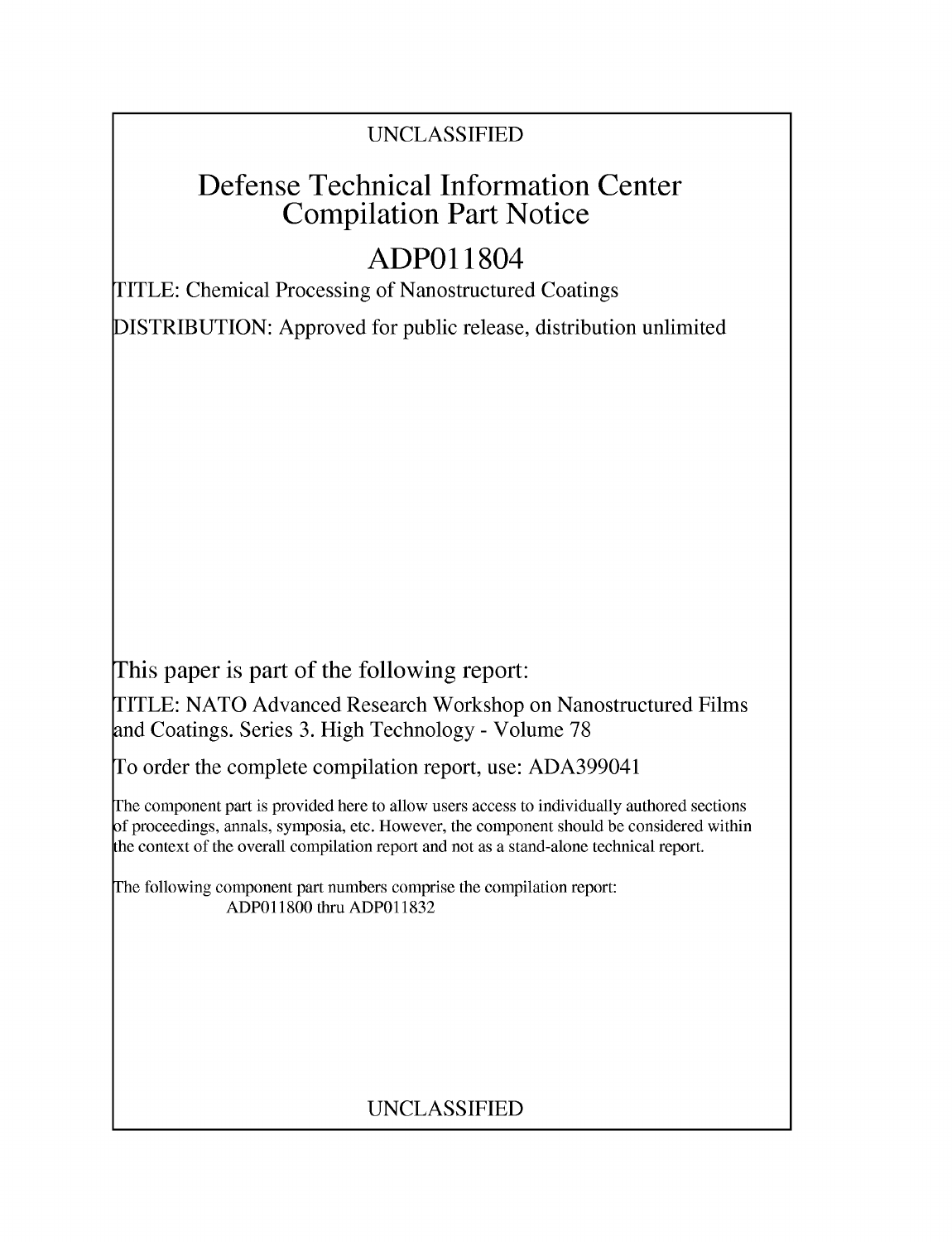#### **CHEMICAL PROCESSING** OF **NANOSTRUCTURED COATINGS**

LYNN K. KURIHARA *Code 6354, Multifunctional Materials Branch Naval Research Laboratory Washington DC 20375 USA Email: kurihara@anvil.nrl.navy.mil Also at Potomac Research International Fairfax VA 22030 USA*

### **1.** Introduction

Nanostructured materials, often characterized by a physical dimension of 1-100 nm (such as grain size) and significant amount of surfaces and interfaces, have been attracting much interest because of their demonstrated or anticipated unique properties compared to the conventional materials (1-3). Nanophase coatings can enhance the surface properties and yet retain the bulk properties of the coarse grained substrate material.

Nanostructured films can be prepared by evaporative technologies, glow discharge, gas-phase processes and liquid phase chemical routes. There has been a growing interest in chemical routes because of the many advantages it has over the other technologies. The advantages of chemical routes include: the ability to control the chemical composition, the particle size distribution, agglomerate size distribution, particle morphology, porosity, and the advantages of low temperature processing and cost-effective bulk quantity production. Examples of chemical routes used for preparing nanostructured coatings are: sol-gel processing, polyol, electroplating, electroless plating, electrophoretic deposition and electrolytic anodization. The scope of this chapter will be restricted to sol-gel processing and polyol chemistry.

#### 2. Sol-Gel Processing of Nanostructured Coatings

Sol-gel processing involves the synthesis of an inorganic network by chemical reactions in a solution at low temperature (4). The solution or sol is a dispersion of solid particles in a liquid, and the gel is the result of the formation of a three dimensional network which spans the entire solution volume. The reaction usually takes place at room temperature. The traditional precursors for sol-gel reactions have been metal alkoxides. Although, a variety of metal precursors can be used, such as metal nitrate or other metal-organic compounds. Sol-gel is a versatile technique. Using sol-gel techniques, many types of materials may be made. They include aerogels, xerogels, powders, glasses, coatings, fibers, whiskers, monoliths, hollow spheres and foams. Depending on the synthesis conditions, coatings, porous solids, powders, fibers, bulk materials may be prepared. From solution, coatings may be applied to a substrate, or fibers may be drawn if the viscosity of the sol is high enough. If the sol is allowed to start to gel, a porous solid or a powder can be formed from the gel. The porous solid or nanopowder can also be used as a starting material for some coating techniques.

There are many types of sol-gel coatings in the literature ranging from IR imaging to anti-scratch to smart windows and waveguides. Uhlmann and Towee have taken a survey of the sol-gel community (5) and found that it was considered that coatings were the most important present products using sol-gel processing, and it was also reported that functional coatings would be considered the most important commercial product in ten years. The reasons behind these choices were that, with sol-gel, coatings could be obtained with compositions that are not obtainable by other means; sol-gel provides the ability to do integrated multilayers at a lower cost than vacuum techniques and sol-gel can easily be combined with other preparative systems. Painting, spinning, dipping, spraying, electrophoresis (6), and ultrasonic pulverization (7) may be employed to put down coatings and films from sol-gel solutions. The last two techniques have

*G.M. Chow et al. (eds.), Nanostructured Films and Coatings,* 55-61. **@** 2000 *Kluwer Academic Publishers. Printed in the Netherlands.*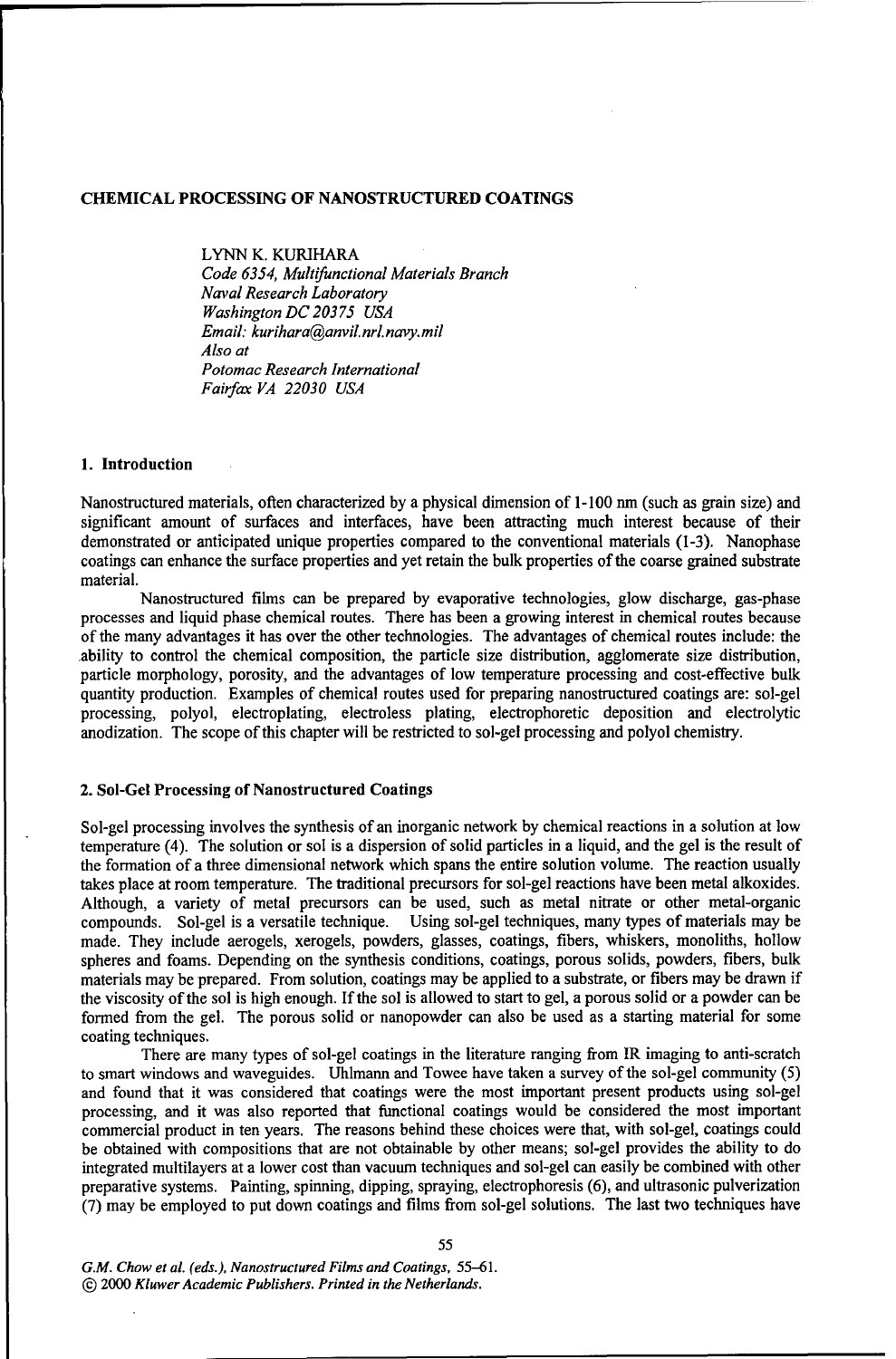recently been getting more attention, as they can be used to prepare thicker coatings. The most common deposition techniques are that of spinning or dipping. A drawback of these techniques is that they are generally limited to the deposition of axially or radically symmetric substances. Sol-gel processing is especially adaptable for coating formation. Films and coatings represent the earliest commercial use of solgel processing. Sol-gel techniques offer the following advantages. Controlling the pore volume, pore size and the surface area can control microstructure; that is, the film properties can be tailored. It is also possible to obtain compositions that are not available by other routes such as gas condensation. Thin films use very small quantities of raw materials and can be processed quickly, and very large and irregularly shaped surfaces can be coated. Dense pinhole free layers can be prepared at low temperatures using sol-gel processing. Porous films can be prepared by changing the reaction conditions. This approach is particularly useful to obtain homogeneous multicomponent coatings. To avoid cracking caused by large capillary stresses during evaporation of solvent in the drying process, either slow evaporation (slow process) or supercritical drying (fast process) is used. As-deposited oxide coatings are typically amorphous. Thermal and thermochemical post-synthesis treatment can be carried out to obtain nanostructured oxide, carbide or nitride coatings. Hybrid coatings can be fabricated by doping the sol with material of a different phase, followed by gelation and densification. Because of the large capillary stress during solvent evaporation that can cause cracking, sol-gel process has been traditionally used for preparing thin films and coatings. Generally, the film thickness is less than a micron. To prepare thick coatings, the problems of shrinkage and cracking and the limitation of coating thickness can be mitigated by increasing particle loading in sol-gel process (8-10). This approach involved dispersing large ceramic powders in sol-gel solution, and the mixture was applied onto the substrate by various techniques such as dipping and spraying. Coatings with thickness up to  $200 \mu m$  were fabricated. The sol-gel film formed strong bonds to both oxide powders and substrates by interaction with functionalized surface hydroxyl groups on the oxide powders and the oxide layer of substrates. The strong bond reduced cracking. The shrinkage problem associated with conventional sol-gel approach was minimized due to the high loading of ceramic powders. One way to prepare thicker coatings is to add powders into the sol. This helps to reduce the capillary stresses associated with drying. Chen and coworkers (9) have prepared thick coatings by adding nanosized boehmite, alumina, zirconia or silicon carbide into an inorganic-organic hybrid matrix. A two dimensional sol-gel process was also used to fabricate thick films of titania (11). In this process, the traditional sol-gel hydrolysis and condensation reactions took place at an air-water interface. The gel films formed could then be deposited onto substrates using Langmuir Blodgett techniques.

The ability to process at room temperature has also opened up the biomaterials aspect of sol-gel chemistry. Proteins and enzymes can be encapsulated in silica glass (12), while still retaining their activity. Sol-gel coatings (13,14) of hydroxyapatite should also aid in the implantation of artificial bones or joints with of the surrounding tissue.

As previously mentioned, the processing of sol-gel coatings can be controlled to form porous coatings. The porosity may be used as a template or reaction site for other materials or chemical reactions to take place or this porosity may be used to change physical properties. The real advantage of sol-gel processing is that this porosity can be controlled. Films with pore sizes below 10 nm and patterned (15,16) can be prepared. These pores can be filled by surface adsorption from aqueous solutions of the desired cations. The doping time and temperature, and solution pH can control this doping process.

Composite coatings can be prepared by doping other materials into a porous matrix. Metal clusters of Ag, Cu and Ag-Cu have been prepared in silica films (17). These metal clusters have enhanced third order nonlinear susceptibility, and these properties can be tuned by controlling the cluster size. The nanocluster size can be controlled by temperature and annealing atmosphere in the processing of these materials. Conducting polymers such as polyaniline can also be entrapped in the porous silica coating (18). This hybrid system improves the conductivity and stability of the conducting polymer.

Ferroelectric films have many potential applications in a variety of solid state devices such as RAM, sensors, and actuators. Sol-gel preparation of films of ferroelectric materials is generating a lot of interest because of the ease of integrating the films into microelectronics manufacturing processes. Adding nanoporosity in ferroelectric coatings is one way to change the dielectric constant in a coating while keeping the thermal and mechanical properties of the coatings. Sol-gel processing can be used to prepare polymeric organic-inorgainic hybrids with controlled morphologies. Using a thermally labile macromolecule template for the vitrification of a silsequioxiane precursor allows this to be achieved (19). The organic moiety can be removed by heat treatment to leave a nanoporous structure. The pore size is controlled by the template polymerization. However, it may not be advantages to add a nanoporous coating to a device. Pb( $Zr_{.53}TI_{.47}$ )TiO<sub>3</sub> thin films with crystallite sizes of 23 nm at 800°C can be prepared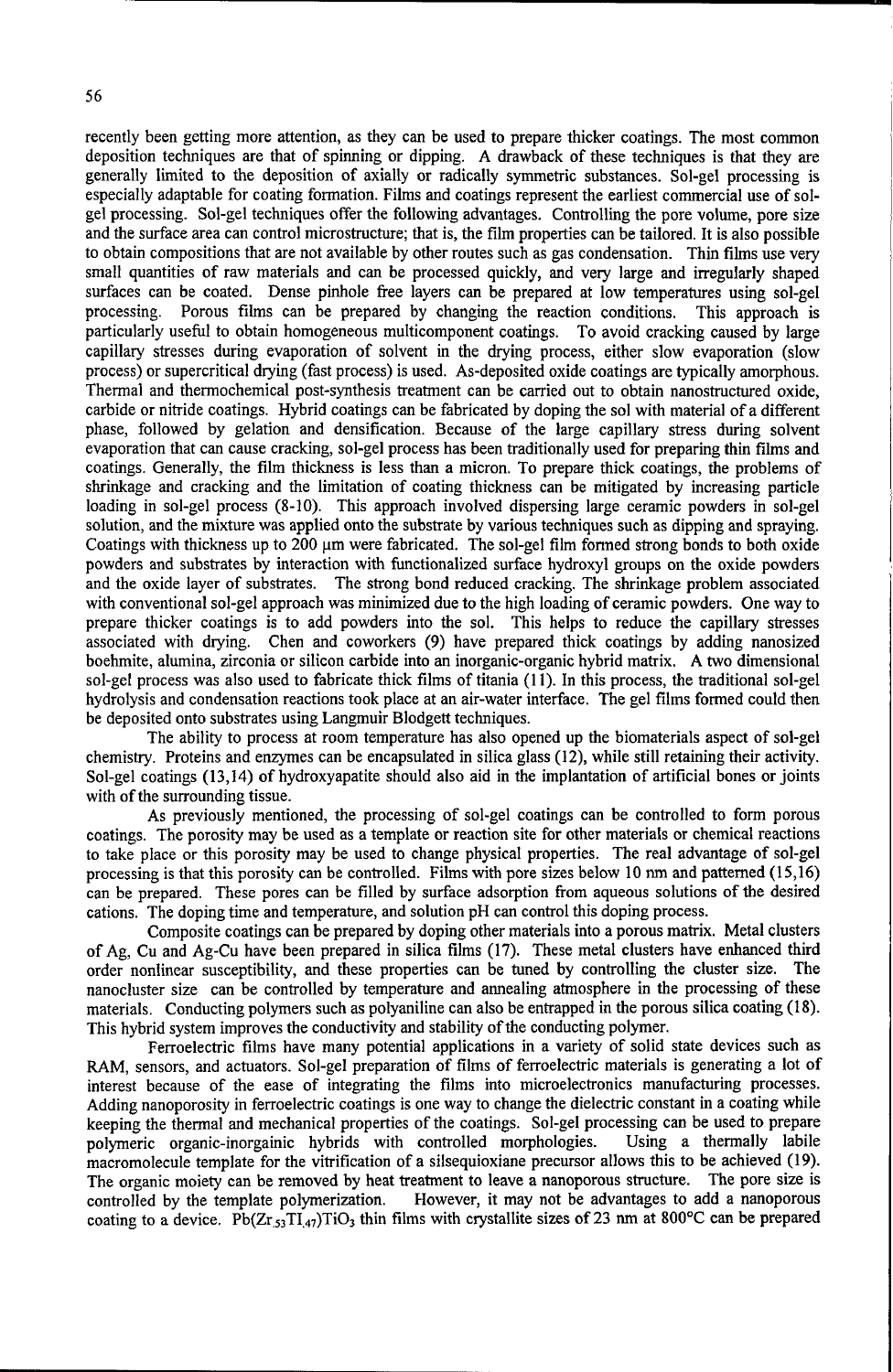by using the methoxyethoxides of the starting elements (20). It was found that the annealing temperature is the important parameter. However, defects or uncontrolled porosity can lead to short circuits (21). It was determined that having a film with low porosity and nanosized pores can decrease the number of short circuits. This can be done by control the hydrolysis reactions in the precursor gel by regulating the pH and the water to alkoxide ratio. Lead titanate films with crystallite size of 160 nm at 800C had a  $\epsilon$  =190 and a tan **5** of 8%. Sol-gel processing has also been used to prepare fine-grained (<70 nm) polycrystalline barium titanate films (22-24). These films generally have the cubic perovskite structure instead of the ferroelectric tetragonal structure. It was noted that the dielectric properties of barium titanate films also decreased as the grain size decreased. A detailed TEM (24) study of nanocrystalline barium titanate films showed that the microstructure was independent of variations in processing parameters, such as: amount of water, precursor type, solvent, and pH. In-situ TEM studies showed a intermediate carbonate phase is formed around **600<sup>0</sup> C** that decomposes to leave nanoporosity in the final film at higher temperatures and the nanocrystalline barium titanate is formed by nucleation on this intermediate phase.

### 2.1 Sol-gel processing of thermal barrier coatings

Thermal barrier coatings (TBC) generally consist of zirconia  $(ZrO<sub>2</sub>)$  or yttria-stabilized zirconia (YSZ) and more recently alumina-stabilized zirconia (ASZ).  $ZrO<sub>2</sub>$  is of particular interest for TBCs because of its chemical and temperature stability, hardness and low thermal conductivity. However, pure zirconia has a very serious drawback, related to high temperature phase stability. That is, depending on the temperature, that  $ZrO<sub>2</sub>$  has three distinct crystal structures. In the past, different approaches have been tried to stabilize the high temperature phase of zirconia. The most common method for this phase stabilization is alloying zirconia with yttria. However, yttria is severely attacked by hot corrosion and mechanical failures of the TBC are caused by scale between the **A1203** scale on the bond coat and the YSZ. One advantage of using alumina as the stabilizer instead of yttria would be that the mismatch between the TBC and the bondcoat would be removed, besides not suffering from the hot corrosion problem associated with YSZ.

Sol-gel routes have been used to prepare alumina-stabilized zirconia (25,26). Nanophase alumina stabilized zirconia should show increased resistance to cracking due to better thermal-mechanical matching with the substrate material, and should have enhanced mechanical properties, such as increased fracture toughness and higher modulus of elasticity, as well as increased resistance to oxidation and hot corrosion attack.

Coatings of ASZ were prepared on stainless steel 304 coupons by dip coating. X-ray diffraction (XRD) and scanning electron microscopy (SEM) were used to characterize the samples. The coatings prepared on the SS substrates were transparent and adherent as deposited. Figure 1 shows the results of  $10\%$ Al<sub>2</sub>O<sub>3</sub>-90%ZrO<sub>2</sub> after a heat treatment at 1200 $^{\circ}$  C for 2 hours. Only the tetragonal phase of ZrO<sub>2</sub> and the stainless steel substrate peaks are present. The average crystallite size from XRD line broadening was found to be 32 nm.

In an attempt to prepare thick coatings of zirconia, zirconia sols were loaded with solid particles of either a sol-gel-derived boehmite (amorphous) and a commercially available nanocrystalline alumina. Preliminary results are given in Table I. It was found that the amorphous sol-gel derived boehmite helped to stabilize the tetragonal phase of zirconia as well as aiding in the production of a thicker coating. Further research is being done to optimize solids loading as well as coating thickness (10).

| Solid                                          | Amount      | Phase of ZrO2    | Ave.crystallite size | Coating thickness |
|------------------------------------------------|-------------|------------------|----------------------|-------------------|
| Dopant                                         | $(v_0 v_0)$ | After 1200°C/2hr | (nm)                 | (nm)              |
|                                                |             |                  |                      |                   |
| None                                           | None        | Monoclinic       | 22                   | 40                |
| n-SG AlOOH                                     |             | Monoclinic       | 23                   | 46                |
| n-SG AlOOH                                     | 20          | Tetragonal       | 29                   | 525               |
|                                                |             | Monoclinic       | 35                   |                   |
|                                                |             | Alpha alumina    | 11                   |                   |
| $37 \text{ nm}$ Al <sub>2</sub> O <sub>3</sub> | 20          | Monoclinic       | 140                  | 876               |
|                                                |             | Alpha alumina    | 38                   |                   |

Table I. Effects of solids loadings on zirconia phase.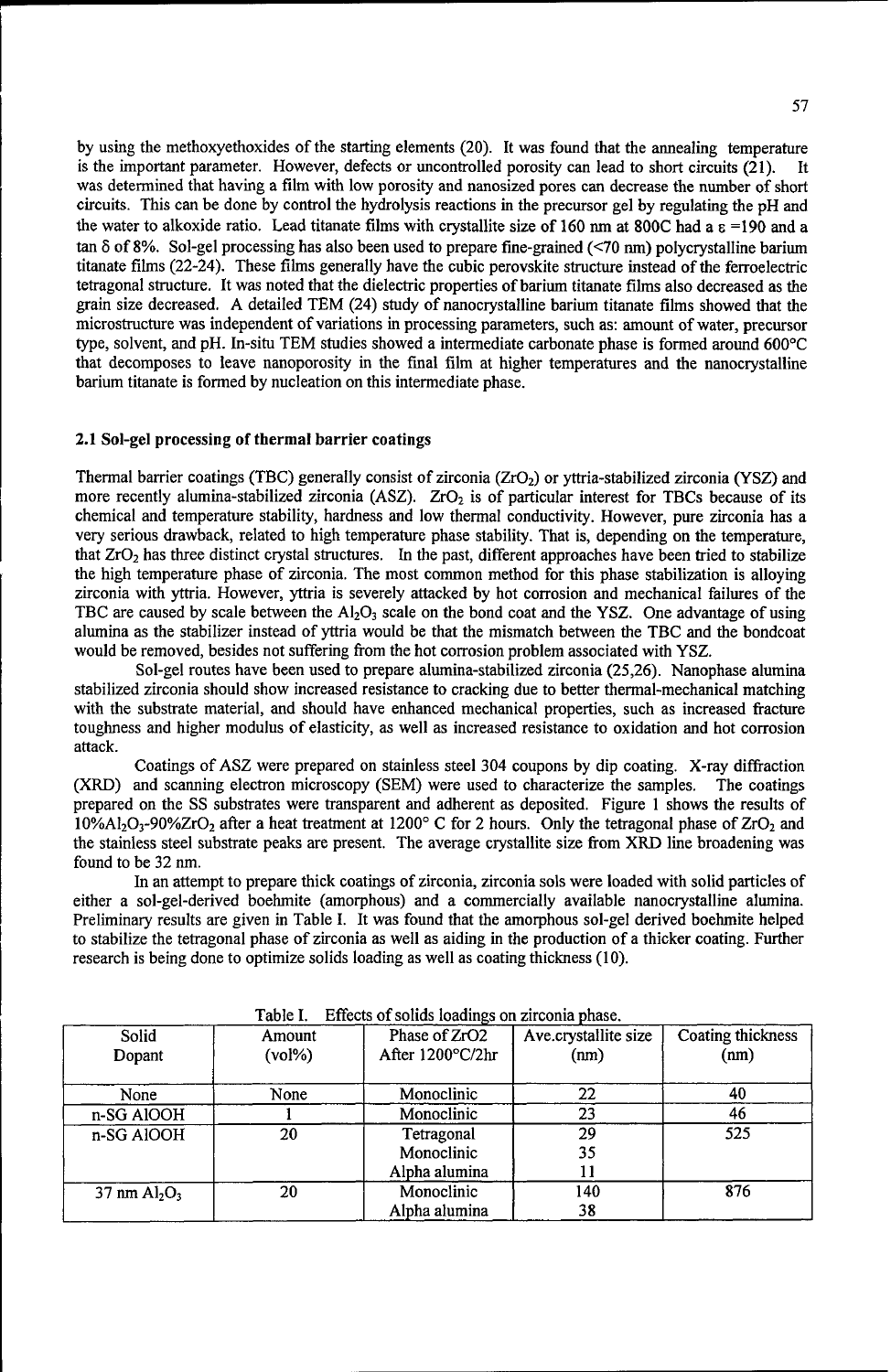

Figure 1. X-ray diffraction pattern of 10%Al<sub>2</sub>O<sub>3</sub>-90%ZrO<sub>2</sub>. The tetragonal peaks of zirconia are marked as well as the stainless steel substrate peaks.

#### 3. Polyol Method for Preparing Nanocrystalline Metallic Coatings

Another chemical route for preparing nanostructured coatings is the polyol method. In this method, the metal precursors are first suspended in ethylene glycol. As the temperature is increased toward the reflux temperature, a soluble species is formed that is then reduced by the ethylene glycol. This method can be used to prepare nanocrystalline powders, coatings, and composite materials (27-30).

Nanocrystalline films of copper on AIN were prepared using the polyol method (30,31). Grazing incidence X-ray scattering (GIXS) techniques and small angle scattering techniques were used to determine the evolution of structure as a function of depth as well as the presence of nanometer size structures in the films. Copper is deposited on **AIN** substrates suspended inside the refluxing solution for a specific amount of time. The substrate is either placed horizontally (H) or vertically (V) with respect to the bottom of the solution flask. The resulting films have thickness that range between 2 and 4 microns.

In order to investigate the nature and origin of the textured region of the coatings, GIXS was used to look at the in-plane structure of the 20 and 30-minute films. Figures 2a-d show the GIXS contour scan of the Cu (200) on 20 and 30 minute samples grown in both a horizontal (Figure 2a, c) as well as vertical (Figures 2 b, d) substrate respectively. The scans consist of a number of peaks, whose d-spacings correspond to strains ranging between  $+0.1\%$  to  $-0.6\%$ . Figure 2 also shows that the intensity and location of the different peaks depend on the azimuthal orientation of the sample with respect to the incoming beam.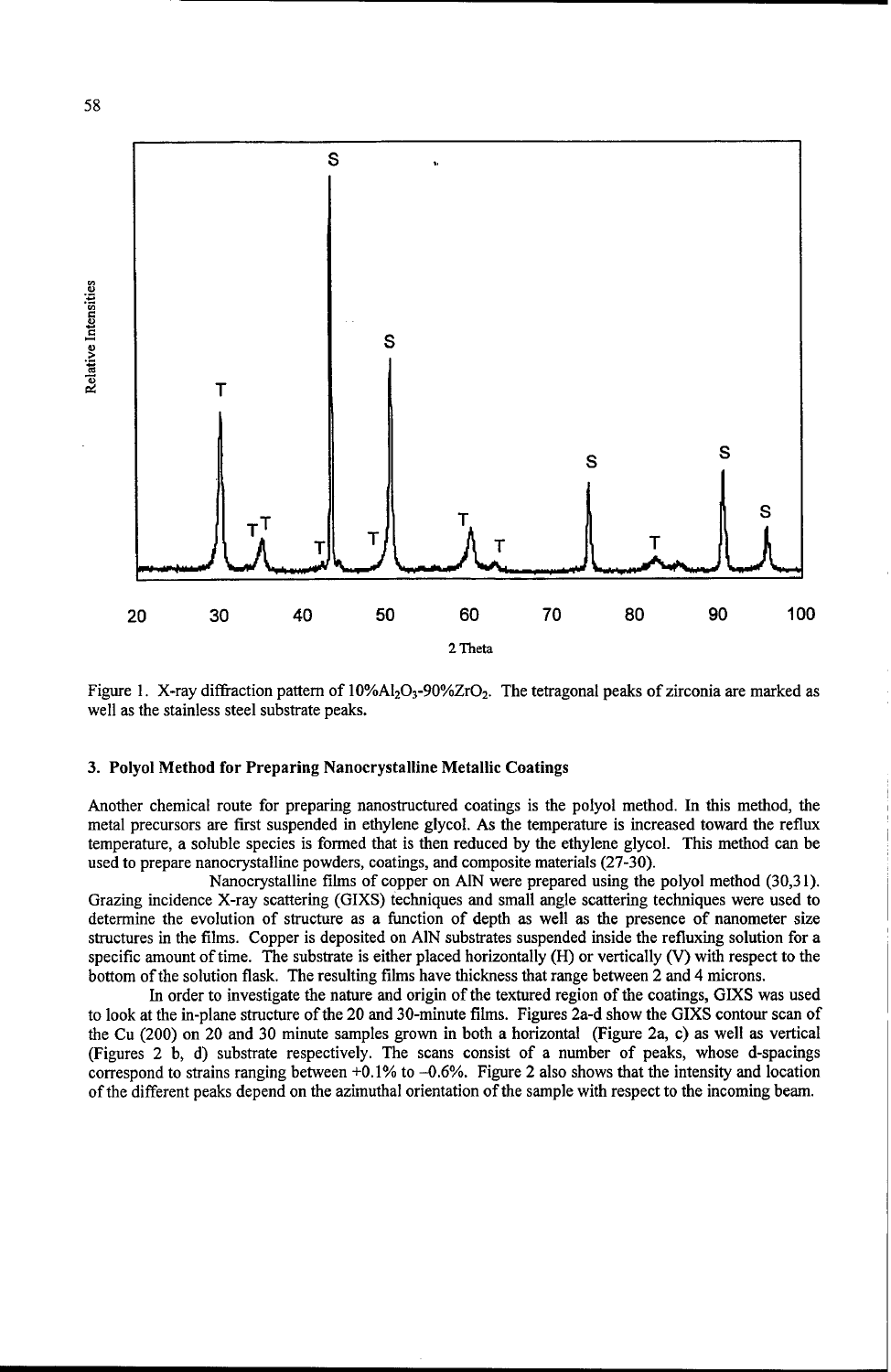

Figure 2. In plane 20-4 contour maps of the Cu (200) at different deposition times and substrate orientations: a. 20 minute H; b. 20 minute V; c. 30 minute H; d. 30 minute V.

The azimuthal distribution varies both as a function of metallization time as well as substrate orientation. The 20-minute H sample has an azimuthal distribution of approximately 20', whereas this distribution is 80 $\degree$  in the 20 minute V sample. This suggests that the horizontally prepared sample have inplane texturing (a preferred azimuthal/stress orientation). This orientation becomes less evident as the metallization time increases, as seen on the 30-minute samples (Figures 2c-d). The 30-minute samples show a broad azimuthal distribution for both H samples and for the interior regions of the V samples. Insitu experiments are currently underway to elucidate film growth (32).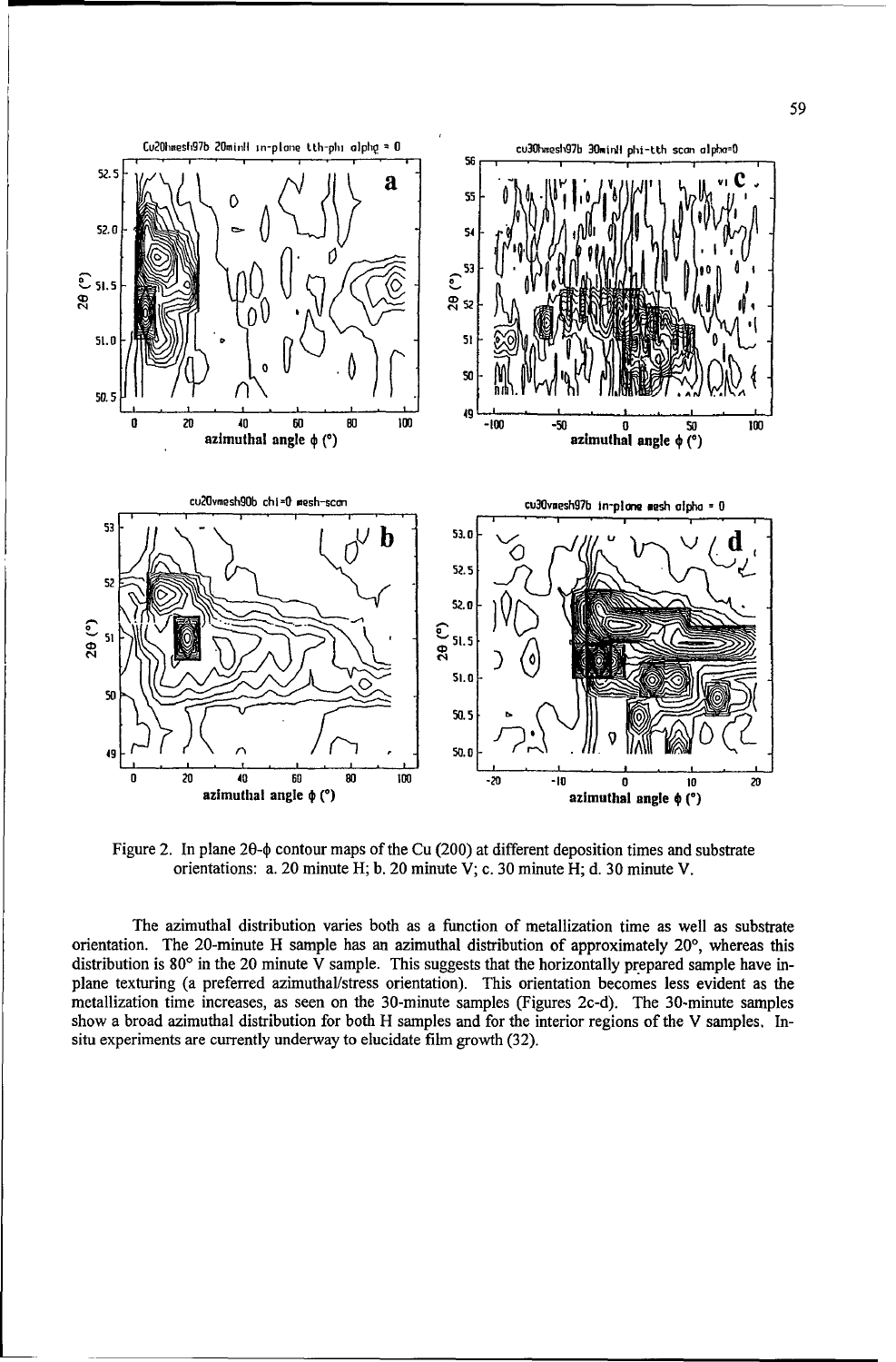#### 4. Summary

Chemical routes offer many advantages for processing nanostructured coatings. By controlling the synthetic conditions, the microstructure, composition and properties of the coatings can be tuned. Sol-gel techniques were used to prepare alumina-stabilized zirconia for thermal barrier applications and the polyol method was used to prepare nanocrystalline copper coatings on AIN.

#### 5. Acknowledgements

The support of NRL core program on Nanoscale Hybrid Coatings and the ONR Affordability Initiative program on Nanostructured Coatings is acknowledged. The author would like to thank Dr. Luz Martinez-Miranda and Dr. David Lewis III for useful discussions in the course of writing this chapter.

#### References

1. Mohammed, M. and Rao, K. V, (Eds) (1999) Proceedings of Nano98, Nanostructured Materials, 12.

- 2. Chow, G.M. and Noskova, N. 1. (Eds) (1998) *Nanostructured Materials, Science* and Technology, Kluwer Academic Publishers, Dordrecht.
- 3. Edelstein, A. S. and Cammarata, R. C. (Eds) (1996) Nanomaterials: Synthesis, Properties and Applications, Institute of Physics Publishing, Bristol and Philadelphia.
- 4. Brinker, C. J., Hurd, A. J., Schunk, P. R., Frye, G. C., and Ashley, C.S. (1992) Review of sol-gel film formation, *Journal of Noncrystalline Solids,* 147 &148, 424-436.

5. Uhlmann, D. R. and Towee, G, (1998) Sol-gel science and Technology: Current State ad Future Prospects, Journal *of Sol-Gel Science and Technology.* **13, 153-162.**

6. Nishinari, H., Tatsumisago, M, and Minami, T. (1996) Heat treatment effect of dispersed particles of thick silica films by using electrophoretic sol-gel deposition, *Journal of Material Science,* **31,** 6529-6533.

7. Marage, P. Langlet, M., Joubert, **J.** C. (1994) A new route for the deposition of Si02 sol-gel coatings, *Thin Solid Films,* 238, 218-227.

8. Barrow, D. A., Pertroff, T.E., and Sayer, M. (1997) Thick ceramic coatings using sol-gel based ceramic -ceramic 0-3 composite, *Surface and Coating Technology,* 76-77, 113-118.

9. Chen, Y., Jin L and Xu Y (1998) Sol-gel processing of organic- inorganic nanocomposite protective coating, *Journal of Sol-Gel Science and Technology,* **13,** 735-738.

10. Kurihara, L. K. (1999) unpublished results.

11. Moriguchi, I., Macda, H., Teraoke, Y., and Kagwa, S. (1997) Preparation of a TiO2 nanoparticlulate film using a two dimensional sol-gel process. *Chemistry of Materials,* 9, 113-118.

12. Lan, E.H., Bakul, C. D., Fukuto, **J.** M., Dunn, B., Zink, **J. I.,** and Valentine, **J.** S., (1999) Synthesis of sol-gel encapsulated heme proteins with chemical sensing properties, *Journal of Materials Chemistry,* **9, 45-53.**

13. Haddow, D. B., Vanes, P. F., Van Noort, R (1998) Sol-gel derived calcium phosphate coatings for biomedical applications, *Journal of Sol-Gel Science and Technology,* 13, 261-65.

14. Lolpatin, C. M. Pizziloni, V., Alford, T. L., and Lawsaon, T (1998) Hydroxyapatite powders ad thin films prepared by sol-gel techniques, *Thin Solid Films,* **326,** 227-232

15 McCarthy **0.** and Yeatman, E. M. (1998) Control of dopant adsorption from aqueous solution into nonporous sol-gel films, *Journal of Sol-Gel Science and Technology.* **13, 579-584.**

16. McCarthy **0.** and Yeatman, E. M. (1997) Selected area doping of porous sol-gel films for integrated optics. *Optics Letters,* 22, 1864-1872.

17. De, G. (1998) Sol-gel synthesis of metal nanocluster-silica composite films, *Journal of Sol-Gel Science and Technology*, 11, 289-298.

18. Hori, T., Kuramoto, N., Tagaya, H. Karase, M., Kadokawa, **J-1.** And Chiba, K. (1999) Preparation of conducting films composed of polyaniline and metal oxide by sol-gel method, *Journal of Materials Research,* 14, **5-7.**

19. Hedrich, **J.** L, Miller, R. **D.,** Hawker, C. J., Carter, K. R., Volksen, W., Yoon, D. Y., and Trollsas, M. (1998) Templating Nanoporosity in thin film dielectric insulators, *Advanced Materials,* **10,** 1045-1053.

20. Ontalu, V., Cabianii, C., Vasilire, F., Parlog, C. (1996) Crystallization behavior and phase coexistence at morphatropic phase boundaries in PZT thin films prepared by sol-gel processing *Journal of Materials Science,* 31, 3639-3642.

21. Saegusa, K., (1997) Effectof preparation conditions on short circuits in sol -gel -derived lead titanate thin films, *Journal of Materials Science,* 32, 5961-68.

22. Yamanashi, A., Tanaka, K, Nagatomo, T, and Omoto, **0** (1993) BaTiO3 films on silicon -on-insulator structure, *Japanese Journal of Applied Physics. Part 1,* 32[9B] 4179-81.

23. Xu, Z, Chae, H. K., Frey, M. H. and Payne, **D.** A., 1991, "Chemical Processing and Properties of Nanocrystalline BaTiO3," pp. 339-44 in Better Ceramics Through Chemistry V, Proceedings of the Materials Research Society Symposium, Vol. 271 (San Francisco CA 1992) M. H. Hampden-Smith, W. G. Klemperer and C. **J.** Brinker, MRS Pittsburgh,

24. Gust, M. C., Evans, N. D., Momoda, L. A., Mecartney, M. L. (1997) In-situ transmission electon microscopy crystallization studies of sot-gel derived barium titanate, *Journal of the American Ceramic Society,* 80, 2828-2836.

25. Kuo, **J.,** and Bourell, D. L. (1997) Structural evolution during calcination of sol-gel synthesize alumina and alumina-8 vol% zirconia composite. *Journal of Materials Science,* 32, 2687-2692.